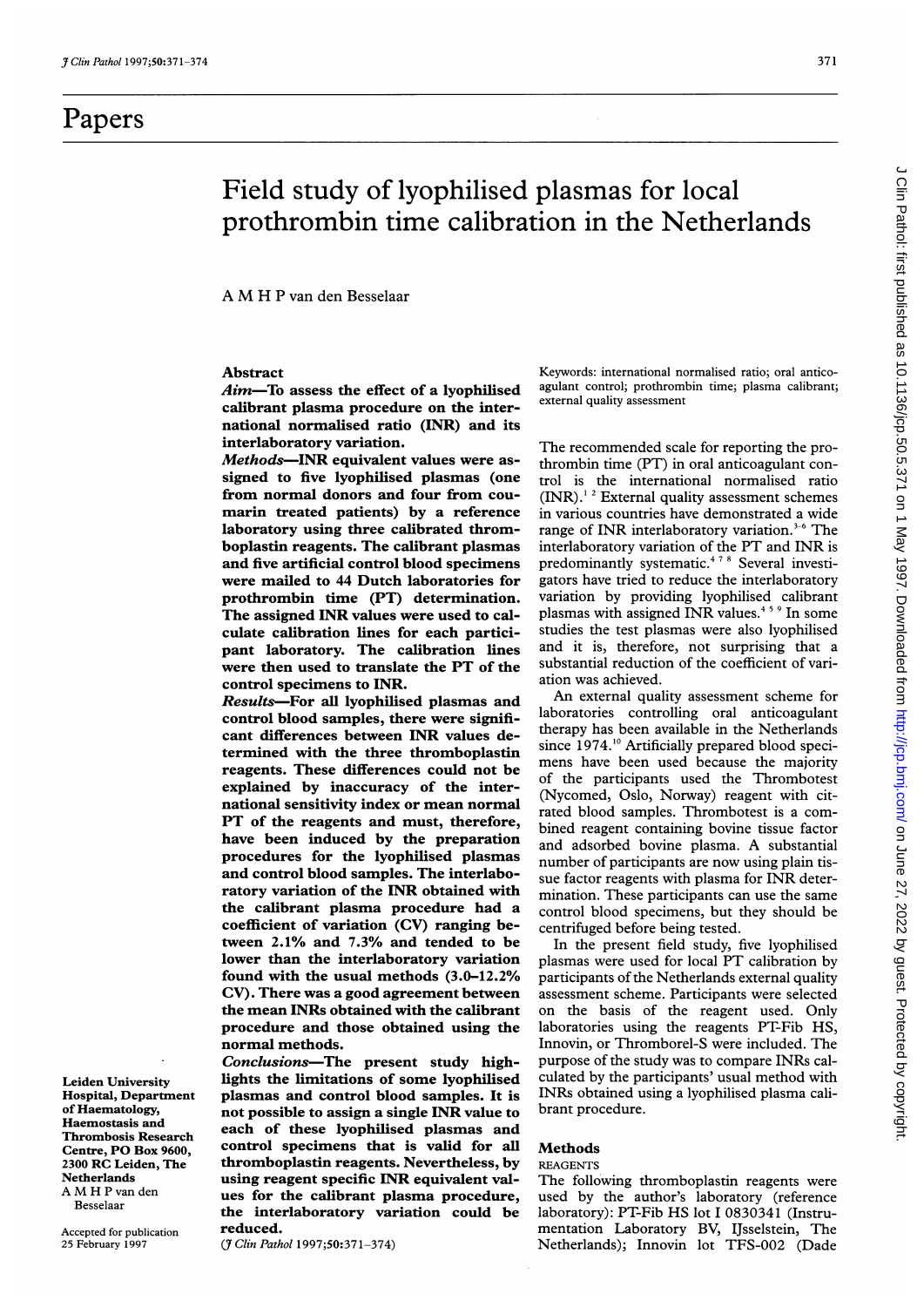International Inc, Miami, Florida, USA); Thromborel-S lot 505557 (Behringwerke AG, Marburg, Germany).

### INSTRUMENTS

The following instruments were used by the reference laboratory: ACL-300 (Instrumentation Laboratory); Electra MLA-900 (Medical Laboratory Automation, Inc, Pleasantville, New York, USA); Coagulometer according to Schnitger and Gross (H. Amelung GmbH, Lemgo, Germany).

## REAGENT/INSTRUMENT CALIBRATION

The international sensitivity index (ISI) and mean normal prothrombin time (MNPT) of the reagents and instruments were determined by the reference laboratory using RBT/90 as the international reference preparation." For a full calibration, fresh plasma specimens from 20 healthy donors and 60 patients on oral anticoagulant therapy were analysed with RBT/90 and each reagent sytem. Orthogonal regression lines of log transformed PT values were calculated as described previously.' The assigned ISI and MNPT were the mean of at least two full calibration studies.

#### LYOPHILISED PLASMAS

The lyophilised plasmas were prepared from normal plasma and from the plasma of patients treated with coumarin according to procedures described previously,<sup>12 13</sup> with minor modifications. Blood was collected in an anticoagulant solution containing 0.109 mol/l trisodium citrate and 0.27 mol/l HEPES buffer, pH 7.3. After centrifuging twice, the plasma was stored in polypropylene tubes at  $-70^{\circ}$ C. After thawing the plasmas in a waterbath at 37°C and pooling, <sup>1</sup> ml aliquots were measured into 14 ml siliconised vials and lyophilised at the Netherlands Public Health Institute, Bilthoven. After secondary drying over  $P_2O_5$ , the vials were closed with rubber stops in vacuo. Each vial of lyophilised plasma was reconstituted with 1.0 ml of distilled water. The pH of the lyophilised plasmas was increased slightly due to loss of carbon dioxide during the lyophilisation process.<sup>1</sup>

Lyophilised pooled normal plasma (plasma A) was prepared from blood donations from four healthy volunteers (500 ml blood from each donor). Each of the other lyophilised calibrants was prepared by pooling 2-3 ml plasma aliquots obtained from 600-1200 patients on long term oral anticoagulant therapy. The interval between blood drawing and freezing of patient plasma was approximately 28 hours. Four different levels of coumarin effect were represented by the lyophilised plasmas B, C, D, and E, respectively. Each level was obtained by pooling individual specimens with a limited range of INR values.

At least 10 vials of each lyophilised plasma were analysed separately with the three thromboplastin reagents by the reference laboratory. Each PT was translated into INR using the formula:  $INR = (PT/MNPT)^{ISI}$ . INR values obtained with different systems were compared with the Student's *t* test.

Table <sup>I</sup> International sensitivity index (ISI) and mean normal prothrombin time (MNPT) of reagents calibrated by the reference laboratory

| Reagent                    | Instrument     | ISI (SD)   | MNPT (SD) |
|----------------------------|----------------|------------|-----------|
| PT-Fib HS                  | <b>ACL-300</b> | 1.50(0.04) | 11.9(0.6) |
| Innovin                    | Electra-900    | 1.01(0.03) | 10.7(0.2) |
| Thromborel-S Electra-900   |                | 1.22(0.07) | 12.4(0.4) |
| Thromborel-S Schnitger and | Gross          | 1.08(0.02) | 12.4(0.4) |

#### CONTROL BLOOD SPECIMENS

For the external quality assessment survey of February 1995, five liquid control blood specimens were prepared, one from pooled normal plasma and four from pooled plasmas of patients treated with coumarin. The pooled plasmas were prepared as described above. Different levels of coumarin effect were selected to represent the therapeutic range of anticoagulation.

Control blood specimens were prepared as described previously,<sup>15</sup> with minor modifications. Erythrocytes were obtained from donor blood (blood group 0) collected in citrate anticoagulant (CPD.A1).'6 The erythrocytes were incubated with a solution containing 8-hydroxyquinoline sulphate, sodium citrate and sodium chloride (pH 6.0) for two hours at room temperature. After centrifugation, the erythrocytes were mixed with the pooled plasmas, aiming at <sup>a</sup> haematocrit of 42%, and penicillin and streptomycin were added to prevent microbial growth.

After preparation on February 6, 1995 the specimens were posted to 44 participants, together with three vials of each lyophilised plasma. Participants were instructed to analyse the lyophilised plasmas on three days, in duplicate, using their routine PT test method. On the third day (February 10) they analysed one set of lyophilised plasmas and the five control blood specimens.

#### CALCULATIONS

For each participant, a local calibration line was calculated by orthogonal regression of the log transformed plasma clotting times on the log transformed INR equivalents assigned by the reference laboratory using the appropriate reagent. In general, 30 data points were used for each regression analysis (five plasma calibrants were analysed on three days, in duplicate). All calculations were performed centrally to exclude any possible variation in calculation methods. Using the local calibration line, the clotting times of the blood specimens were transformed to INR equivalents.

#### Results

ISI and MNPT values of the reagents and instruments determined by the reference laboratory are shown in table 1. Thromborel-S was used with two different instruments. The ISI of Thromborel-S used with the MIA-900 was significantly higher than that of the same reagent used with the Schnitger and Gross instrument.

INR equivalent values for the lyophilised plasma calibrants were determined by the reference laboratory using the calibration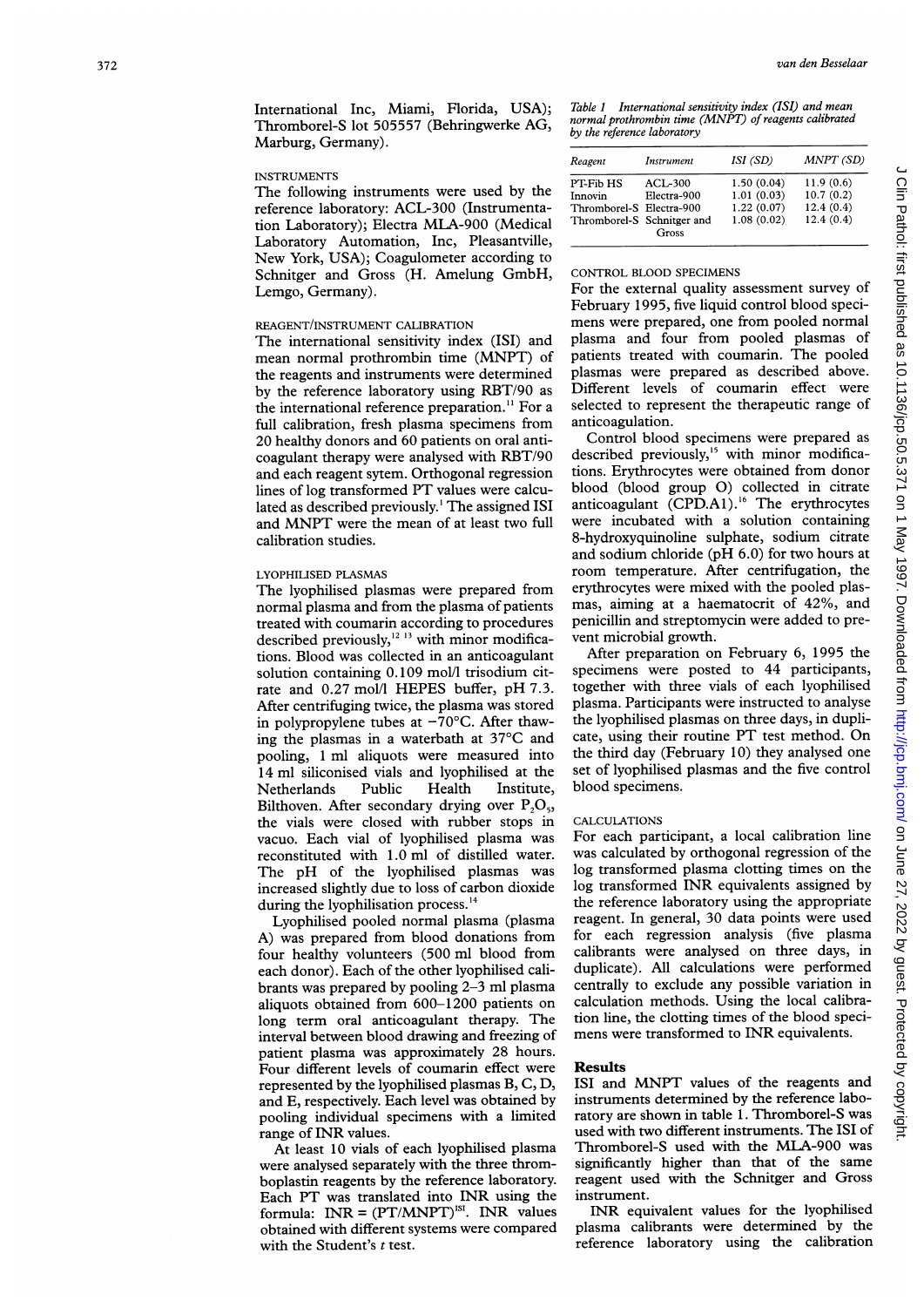Table 2 Mean INR equivalent values (SD) for lyophilised calibrant plasmas determined by the reference laboratory using different reagent systems

| Calibrant<br>plasma | рH  | PT-Fib HS<br><i>ACL-300</i> | Innovin Electra | Thromborel-S<br>Electra | Thromborel-S<br><i><b>Schnitger</b></i> |
|---------------------|-----|-----------------------------|-----------------|-------------------------|-----------------------------------------|
| A                   | 7.9 | 1.12(0.03)                  | 1.12(0.03)      | 1.04(0.02)              | 1.03(0.02)                              |
| В                   | 7.5 | 2.32(0.05)                  | 1.80(0.07)      | 2.04(0.10)              | 2.02(0.06)                              |
| C                   | 7.9 | 3.02(0.06)                  | 2.18(0.11)      | 2.59(0.24)              | 2.62(0.06)                              |
| D                   | 8.0 | 4.75(0.18)                  | 3.45(0.19)      | 4.05(0.43)              | 4.18(0.12)                              |
| E                   | 8.0 | 5.78(0.24)                  | 4.48(0.24)      | 5.02(0.43)              | 5.26(0.14)                              |

pH values were measured by the reference laboratory.

Table 3 Number of participants using various reagentlinstrument combinations

| Instrument     | PT-Fib HS Innovin | Thromborel-S |
|----------------|-------------------|--------------|
| $ACL$ (IL)     | 21                |              |
| Electra (MLA)  |                   |              |
| KC (Amelung)   |                   |              |
| Schnitger and  |                   |              |
| Gross          |                   |              |
| Amax (Amelung) | Ω                 |              |
| Hemolah        |                   |              |
| (BioMérieux)   |                   |              |
| BFA (Behring)  |                   |              |

parameters given in table 1. For plasma A, there was no difference between INR with PT-Fib HS and Innovin (table 2). For all other lyophilised plasmas, the INRs with PT-Fib HS were significantly higher than those with Thromborel-S, and the INRs with Thromborel-S were all higher than those with Innovin (table 2). There was no difference between the INRs determined with Thromborel-S on the two instruments.

Forty two laboratories in the Netherlands returned results. The instruments used by the participants are given in table 3. Orthogonal regression analysis was used to determine the relationship between log INR (determined by the reference laboratory) and log PT (determined by a field laboratory) on the five calibrant plasmas. In all cases the correlation coefficients were greater than 0.993. Only one field laboratory noted an obviously outlying measurement for calibrant A on the second day, which was excluded from the regression analysis. The orthogonal regression lines were used to translate the PTs of the control

Table 4 Mean INR equivalent values and interlaboratory coefficient of variation (CV) for control blood samples calculated with the calibrant plasma procedure

|                | $PT-Fib$ HS $(n=21)$ | Innovin $(n=15)$ | Thromborel-S $(n=6)$<br>mean $(CV\%)$ |  |
|----------------|----------------------|------------------|---------------------------------------|--|
| Sample         | mean $(CV\%)$        | mean $(CV\%)$    |                                       |  |
|                | 1.39(5.0)            | 1.04(3.4)        | 1.35(2.1)                             |  |
| $\overline{c}$ | 3.39(6.9)            | 2.17(4.2)        | 3.08(4.7)                             |  |
| 3              | 4.76(7.3)            | 2.88(3.6)        | 4.25(5.4)                             |  |
| 4              | 2.63(5.8)            | 1.68(3.0)        | 2.42(4.8)                             |  |
| 5              | 3.43(6.6)            | 2.15(4.0)        | 3.08(6.8)                             |  |

Table 5 Mean INR equivalent values and interlaboratory coefficient of variation (CV) for control blood samples calculated by participants using their usual method

|                | рH  | $PT-Fib$ HS $(n=20)$<br>mean $(CV\%)$ | Innovin $(n=6)$<br>mean $(CV\%)$ | Thromborel-S $(n=6)$<br>mean $(CV\%)$ |  |
|----------------|-----|---------------------------------------|----------------------------------|---------------------------------------|--|
| Sample         |     |                                       |                                  |                                       |  |
|                | 7.1 | 1.40(5.5)                             | 1.13(6.8)                        | 1.33(9.1)                             |  |
| $\overline{c}$ | 7.0 | 3.31(7.8)                             | 2.29(6.0)                        | 3.08(8.9)                             |  |
| 3              | 7.0 | 4.60(8.4)                             | 2.94(4.6)                        | 4.35(12.2)                            |  |
| $\overline{4}$ | 7.0 | 2.59(6.8)                             | 1.80(3.0)                        | 2.40(9.0)                             |  |
| 5              | 7.0 | 3.36(7.6)                             | 2.25(4.1)                        | 3.11(11.3)                            |  |

pH values were measured by the reference laboratory.

specimens into INRs. The mean INRs and the interlaboratory variation are shown in table 4. Obviously, the INR equivalents calculated with PT-Fib HS and Thromborel-S are greater than those with Innovin. For comparison, the mean INRs and associated interlaboratory variation of the same control specimens determined by participants' routine methods (not specified) are given in table 5. Several participants using Innovin failed to determine and report INRs with their usual procedure (tables 4 and 5). The differences in mean INR between the calibrant method and the participants' routine methods were relatively small, ranging from 0-8.7%. There was a tendency towards a lower interlaboratory variation with the calibrant method compared with the routine methods.

### Discussion

The INR is defined as the normalised PT ratio calculated for <sup>a</sup> fresh plasma specimen from <sup>a</sup> patient stabilised on long term oral anticoagulant treatment. The mean INR of <sup>a</sup> sufficiently large group of stabilised patients should be independent of the PT reagent and instrument used for the assessment. However, the INR equivalent values of the lyophilised plasma calibrants used in this study were dependent on the thromboplastin reagent used: the values determined with PT-Fib HS were higher than those with Thromborel-S and Innovin (table 2). These differences cannot be explained by uncertain ISI values because ISI and MNPT were determined by the same reference laboratory with good precision (table 1). Therefore, these lyophilised plasmas must react differently to fresh plasma specimens, although the mechanism responsible for the bias is not known. The production of lyophilised pooled plasma from fresh specimens took a long time and involved one freeze/thaw cycle before the eventual lyophilisation procedure. During this long process, partial activation or inactivation of individual coagulation factors may have occurred. Significant differences between INRs of lyophilised plasmas determined with different reagents have been noted in other studies. $6\overline{17-19}$  If lyophilisation is a cause of INR discrepancies between reagents, the use of deep-frozen plasma calibrants may improve the accuracy of local calibration. This should be investigated in future studies.

Whatever the cause of the differences may be, is is not possible to assign <sup>a</sup> single INR value to each of these lyophilised plasmas for local ISI calibration. There is no "true" value, valid for all reagents. Using a single value (for example, the mean of all determinations with all reagents) would lead to greatly inaccurate INRs for several reagents with adverse effects on the clinical dosage of anticoagulants. For this reason the local calibration lines were based on reagent specific INR values-for example, log PT determined by <sup>a</sup> participant using PT-Fib HS was related to log INR determined by the reference laboratory using the same reagent. The local PT determinations were performed on three subsequent days because calibration on one day only appeared